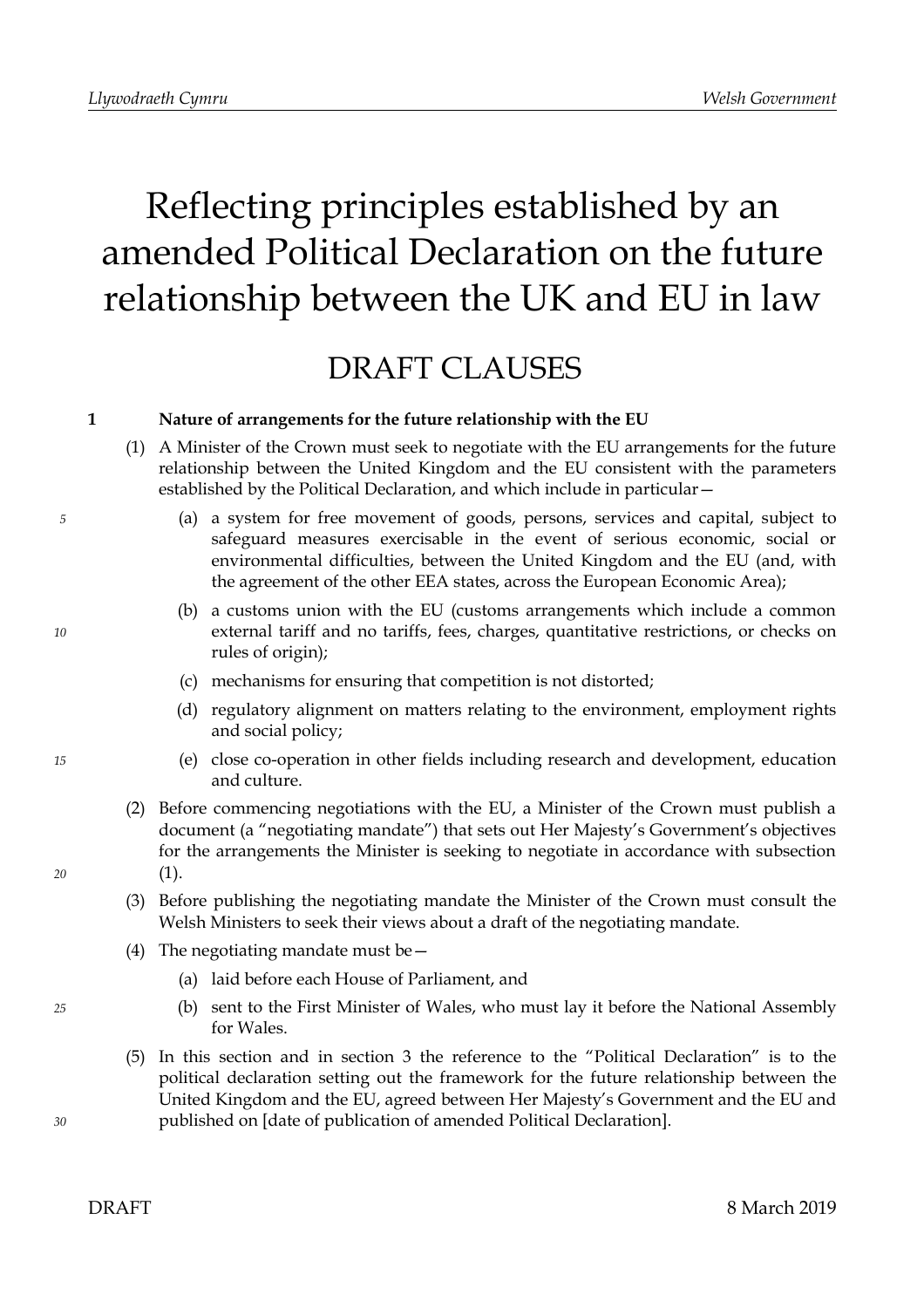#### **2 Reporting on progress of negotiations on future relationship agreement**

- (1) A Minister of the Crown must make a statement to report on progress made in meeting the objectives set out in the negotiating mandate, which must include, in particular, information about—
	- (a) any concern the Minister has that an objective may not be agreed, or
	- (b) opposition expressed by the EU in the negotiations to any of the objectives.
- (2) A statement made by a Minister of the Crown under subsection (1) must be made at least every three months and—
	- (a) laid before each House of Parliament, and
	- (b) sent to the First Minister of Wales, who must lay it before the National Assembly for Wales.

#### **3 Procedure if no agreement on future relationship 8 months before the end of the transition period**

- (1) This section relates to any of the objectives set out in the negotiating mandate and applies if 8 months before the end of the transition period—
	- (a) the Prime Minister makes a statement that no agreement in principle on the objective can be reached, or
	- (b) there is no agreement in principle on the objective.
- (2) A Minister of the Crown must make a statement setting out how Her Majesty's Government proposes to proceed within the period of 14 days beginning with—
	- (a) the day on which the statement mentioned in subsection  $(1)(a)$  is made, or
	- (b) (if no statement is made) the day that is 8 months before the end of the transition period.
	- (3) The Minister of the Crown must—
		- (a) lay the statement made under subsection (2) before each House of Parliament,
		- (b) send the statement to the First Minister of Wales who must lay it before the National Assembly for Wales and, within the period of seven sitting days beginning with the day on which the statement is made, move a motion for the National Assembly to take note of it, and
		- (c) make arrangements for—
			- (i) a motion, to the effect that the House of Commons has considered the statement, to be moved by a Minister of the Crown within the period of seven sitting days beginning with the day on which the statement is made, and
			- (ii) a motion for the House of Lords to take note of the statement to be moved by a Minister of the Crown within the period of seven sitting days beginning with the day on which the statement is made.

*5*

*20*

*15*

*30*

*35*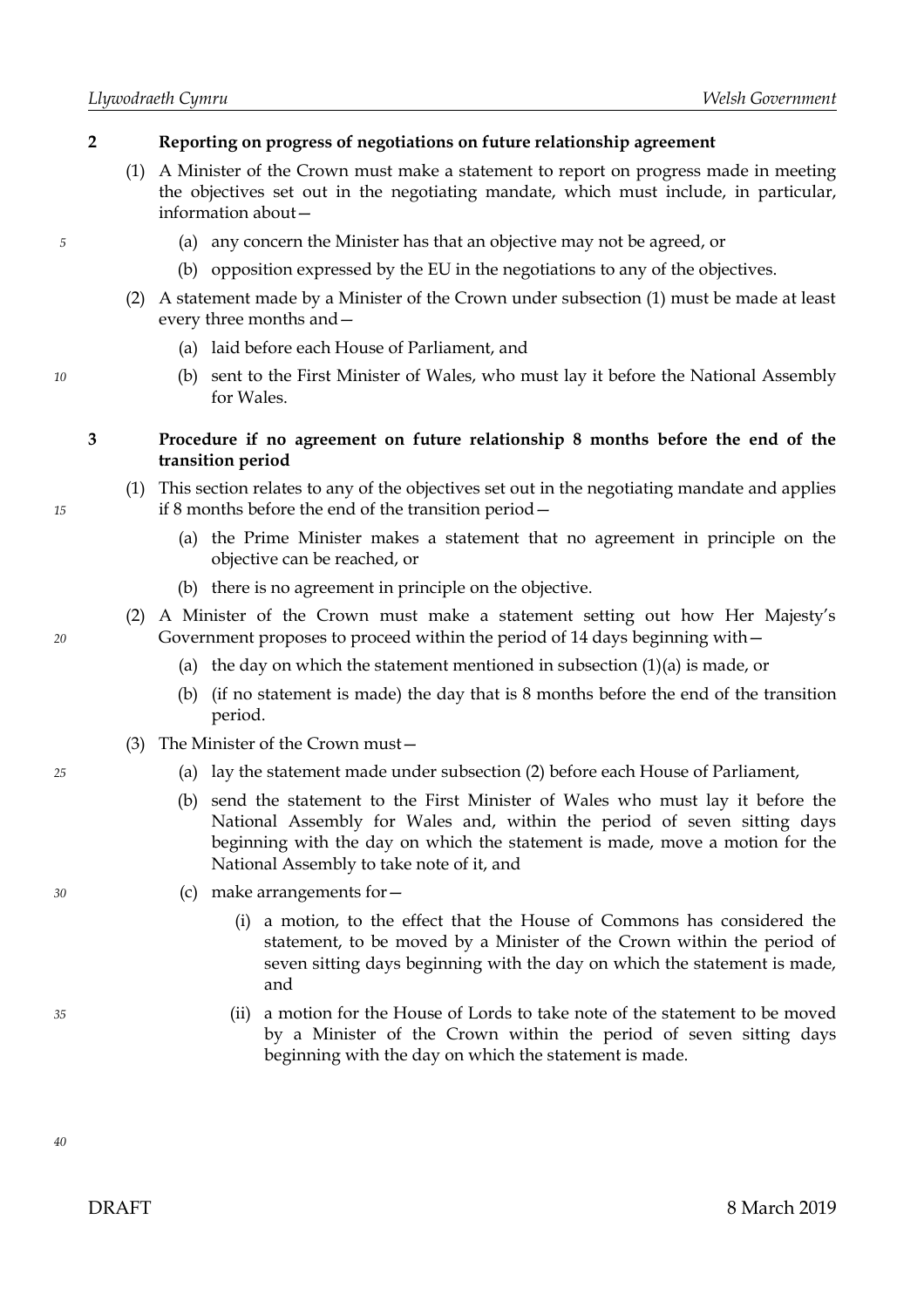*5*

*10*

*15*

*20*

*25*

*30*

*35*

#### **4 Parliamentary approval of future relationship agreement**

- (1) An agreement determining the United Kingdom's future relationship with the EU (a "future relationship agreement") may be ratified only after each of the following events has taken place—
	- (a) a Minister of the Crown has consulted the Welsh Ministers to seek their views about the future relationship agreement;
	- (b) a Minister of the Crown has prepared the documents mentioned in subsection (2) and—
		- (i) laid them before each House of Parliament, and
		- (ii) sent them to the First Minister of Wales who must lay them before the National Assembly for Wales and table a motion for the National Assembly to take note of the future relationship agreement;
	- (c) the future relationship agreement has been approved by a resolution of the House of Commons on a motion in neutral terms moved by a Minister of the Crown;
	- (d) a motion for the House of Lords to take note of the future relationship agreement has been tabled in the House of Lords by a Minister of the Crown and—
		- (i) the House of Lords has debated the motion, or
		- (ii) the House of Lords has not concluded a debate on the motion before the end of the period of five sitting days beginning with the first sitting day after the day on which the House of Commons passes the resolution mentioned in paragraph (c),
		- (e) the motion tabled by the First Minister of Wales in accordance with paragraph (b)  $(ii)$  —
			- (i) has been debated by the National Assembly for Wales, or
			- (ii) the National Assembly for Wales has not concluded a debate on the motion before the end of the period of five sitting days beginning with the first sitting day after the day on which the House of Commons passes the resolution mentioned in paragraph (c).
- (2) The documents referred to in subsection  $(1)(b)$  are  $-$ 
	- (a) a statement that political agreement has been reached, and
	- (b) a copy of the future relationship agreement.
- (3) This section does not affect the operation of Part 2 of the Constitutional Reform and Governance Act 2010 (ratification of treaties) in relation to the withdrawal agreement.
- (4) In this section "ratified" is to be construed in accordance with section 25 of the Constitutional Reform and Governance Act 2010 .

#### **5 Procedure if Parliamentary approval not obtained**

- (1) This section applies if the House of Commons decides not to pass the resolution mentioned in section 4(1)(c).
- (2) A Minister of the Crown must, within the period of 21 days beginning with the day on which the House of Commons decides not to pass the resolution, make a statement setting out how Her Majesty's Government proposes to proceed.